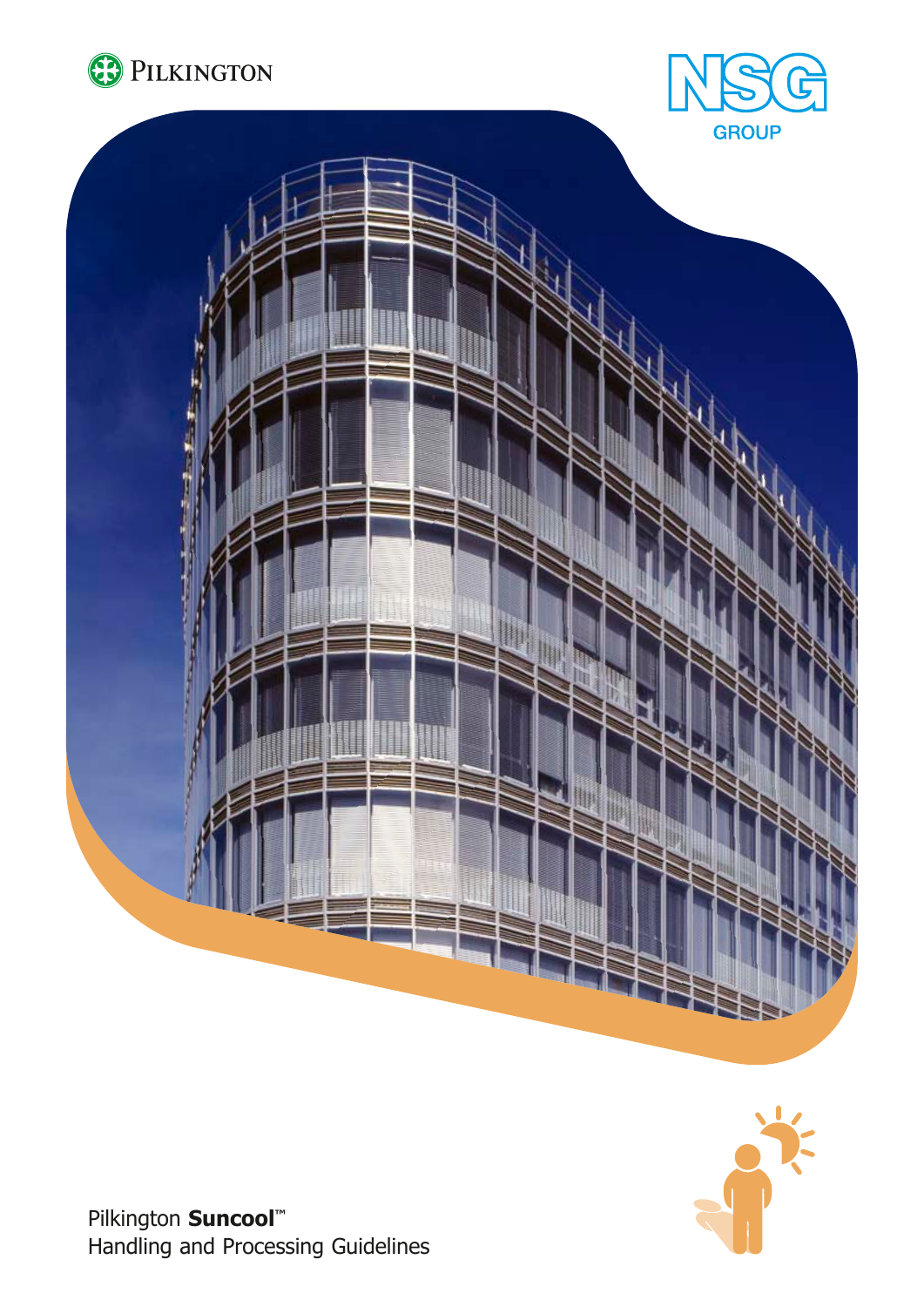## Pilkington **Suncool™**

#### **1. Product description**

Pilkington **Suncool™** is a range of off-line coated, energy management products that provide superior solar control and high thermal insulation when used as a component in Insulating Glass Units.

Pilkington **Suncool™** meets the requirements of the European Standard EN1096-3 Class C 'Glass in building – Coated glass'.

Pilkington **Suncool™** can only be used in Insulating Glass Units. The coating for Pilkington **Suncool™** is designed to be on glass surface #2 (counting from the outside). The coated surface of Pilkington **Suncool™** can be identified by using a coating detector near the edge of the glass.

As off-line coatings can be easily damaged if not handled correctly it is important that handling and processing is carried out in accordance with good practice, as described throughout these guidelines.

### **2. Product range**

The Pilkington **Suncool™** range offers a variety of colours and performance options and is available on various substrates. Please contact your local sales representative for more information.

#### **3. Delivery and storage**

Pilkington **Suncool™** is normally arranged on stillages so that the uncoated surface of each sheet faces outwards. The orientation of the glass should be checked when unpacking.

The last sheet in a pack is 4 mm Pilkington **Optifloat™** Clear which serves to protect the coated sheets. For coated laminated glass, the last sheet in a pack is normally an uncoated Pilkington **Optilam™** of 8.8 mm thickness. All sheets are separated with an interleavant powder.

Pilkington **Suncool™** must be unloaded and stored in dry and well-ventilated conditions, stacked upright and fully supported in a safe manner. The glass should be stood on edge strips of wood, felt or other relatively soft material, and care should be taken when unloading glass packs to ensure that plates in the pack do not move.

Pilkington **Suncool™** has a storage shelf-life of six months from the date of delivery provided adequate storage conditions are met. Packs should be stored where the relative humidity does not exceed 70% and the ambient temperature does not fall below 15°C.

Significant temperature fluctuations during storage, that may lead to condensation should be avoided. Delivered packs should be allowed to acclimatise before opening, to help avoid condensation and potential damage to the coating.

### **Toughened cut sizes**

Storage of delivered toughened cut-sizes of Pilkington **Suncool™** should not exceed three weeks. These products will be supplied wrapped in a protective sealed plastic sheet with desiccant bags inside. Do not remove the protective wrapping until immediately before the sheets are to be used.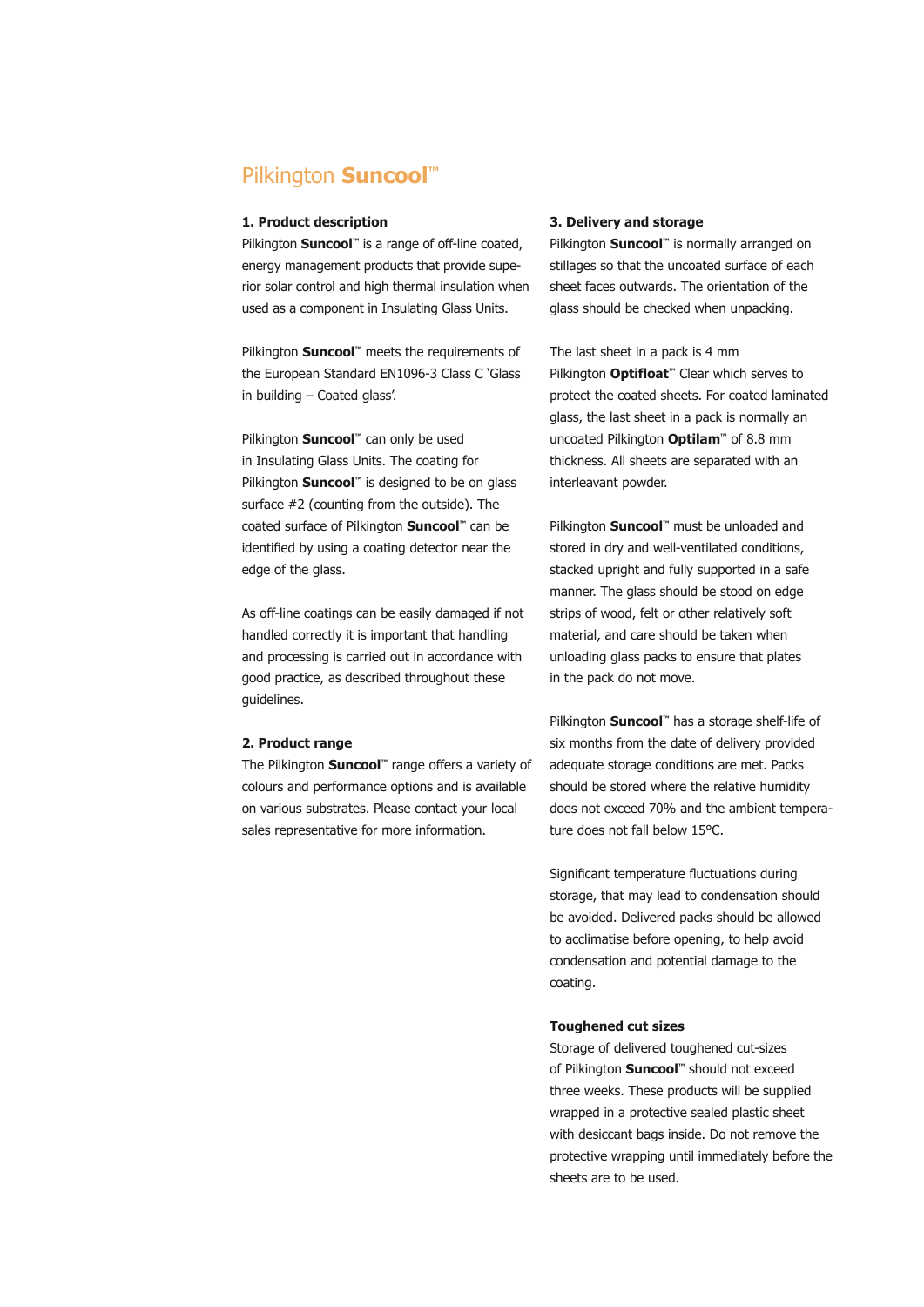### **4. Handling**

Since the coated surface can be damaged if not handled correctly, precautions are necessary when unloading glass packs to ensure no movement of the sheets in the pack.

Individual sheets should be moved using automatic equipment capable of lifting plates with clean suction cups on the glass side only.

No labels or markings should be applied on the coated side of the glass.

When handling the glass, clean dry glass handling gloves must be worn at all times to avoid leaving fingerprints or otherwise contaminating the surface. Operators should be aware that any contact with hard materials is likely to result in damage to the coated surface.

If marks are present on the coating after handling, careful attempts can be made to remove them using a solvent such as IPA and a soft clean tissue.

During processing, cut sizes should be handled at the edges, where the coating has been or will be edge deleted. For large pieces, sucker frames fitted with clean covers may have to be used on the coated surface where there is no alternative.

When internally transporting cut sizes, a wide range of separating pads, clean, non-alkaline paper or cardboard strips may be used to prevent transit damage to the coating. Separating pads should only be applied around the very edges of the glass.

#### **5. Cutting**

Sheets of Pilkington **Suncool™** must be loaded onto the cutting table with the coated surface uppermost. Automatic cutting is the preferred option using a quick evaporating cutting oil. When breaking out glass sheets, care should be taken so that the coating is not damaged. Fine glass splinters on the glass surface should be removed carefully.

Immediately after cutting, a sufficient amount of the original interleavant powder often remains in place to protect adjacent glasses from damaging the coating, nevertheless we recommend that cut sizes are separated by cork pads or other suitable separation materials.

#### **6. Edge deletion**

Prior to manufacturing Pilkington **Suncool™** sheets into Insulating Glass Units, the coating must be edge deleted to ensure good adhesion of the unit seal. The edge deletion process is ideally undertaken on-line (when cutting). The width of the edge deletion depends on the depth of the Insulating Glass Unit seal.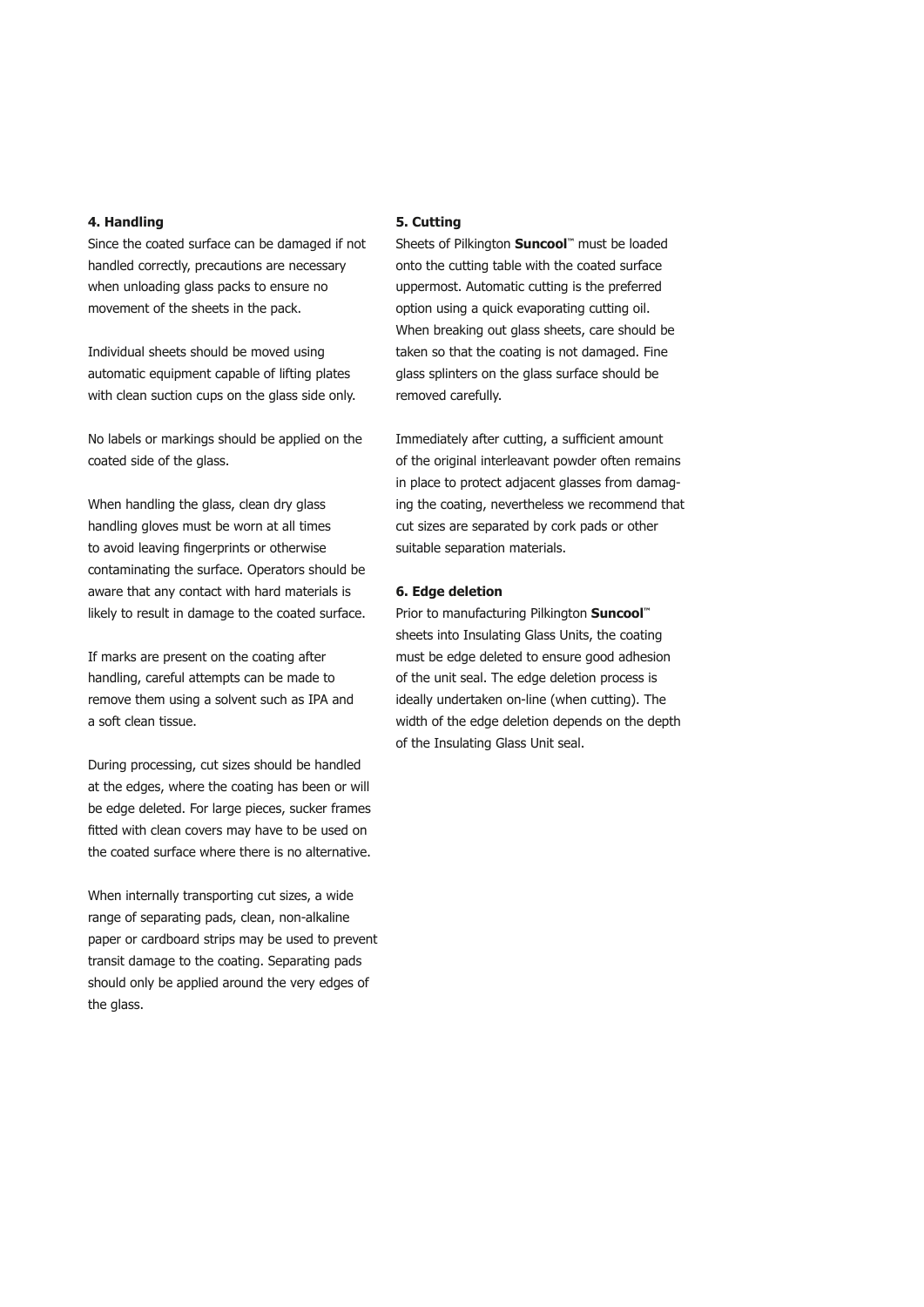#### **7. Washing**

Before assembly into Insulating Glass Units, Pilkington **Suncool™** should be washed through a multi-stage automatic washer using heated, demineralised, neutral pH water and soft cylindrical brushes. The brush fibre diameter should be no greater than 0.15 mm. A prerinse before entering the washing machine is advantageous.

Initial and intermediate washing stages should preferably use deionised water, heated to a maximum of 40°C and with specific conductivity ≤ 30 μS/cm. Fresh deionised water with specific conductivity  $\leq 10$  µS/cm should be used at the final wash stage.

The washing machine should be designed so that the conveyor never stops with glass underneath the washing brushes, otherwise coating damage may occur. When using washing machines that were not initially designed for coated glass there may be a need to modify, raise or remove brush sections, barriers and internal drive rollers.

Washing is a critical part of the process and therefore careful attention should be given to regular maintenance routines and adjustments. Detergents should not be used in the water.

#### **8. Insulating Glass Units**

Before Insulating Glass Unit assembly, Pilkington **Suncool™** should be handled and washed according to the methods and criteria described in sections 4 and 7.

The coated surface of Pilkington **Suncool™** should always face the cavity of an Insulating Glass Unit and is designed to be used on glass surface #2 (counting from the outside). To achieve better thermal insulation, the cavity in the Insulating Glass Units can be filled with an inert gas such as argon.

Suitable sealants and dessicants should be used in accordance with manufacturers' recommendations. The adhesion of most sealants, including hot melt butyls, polysulphides, urethanes and two part silicones will be as expected for clear uncoated glass when applied to the edge deleted portions of the coated glass.

Appropriately designed racks should be used for the safe transportation of Insulating Glass Units incorporating Pilkington **Suncool™**. The Insulating Glass Units should be separated by cork pads or other suitable separation materials to prevent transport damage.

Insulating Glass Units must not be stored in direct sunlight or rain. If stored outside, the stack should always be covered with an appropriate opaque wrap to prevent breakage of glass due to overheating and water damage.

Care should be taken to avoid damage to the glass edges during transportation, storage and installation. Insulating Glass Units incorporating Pilkington **Suncool™** should be glazed in accordance with National Standards or Codes of Practice.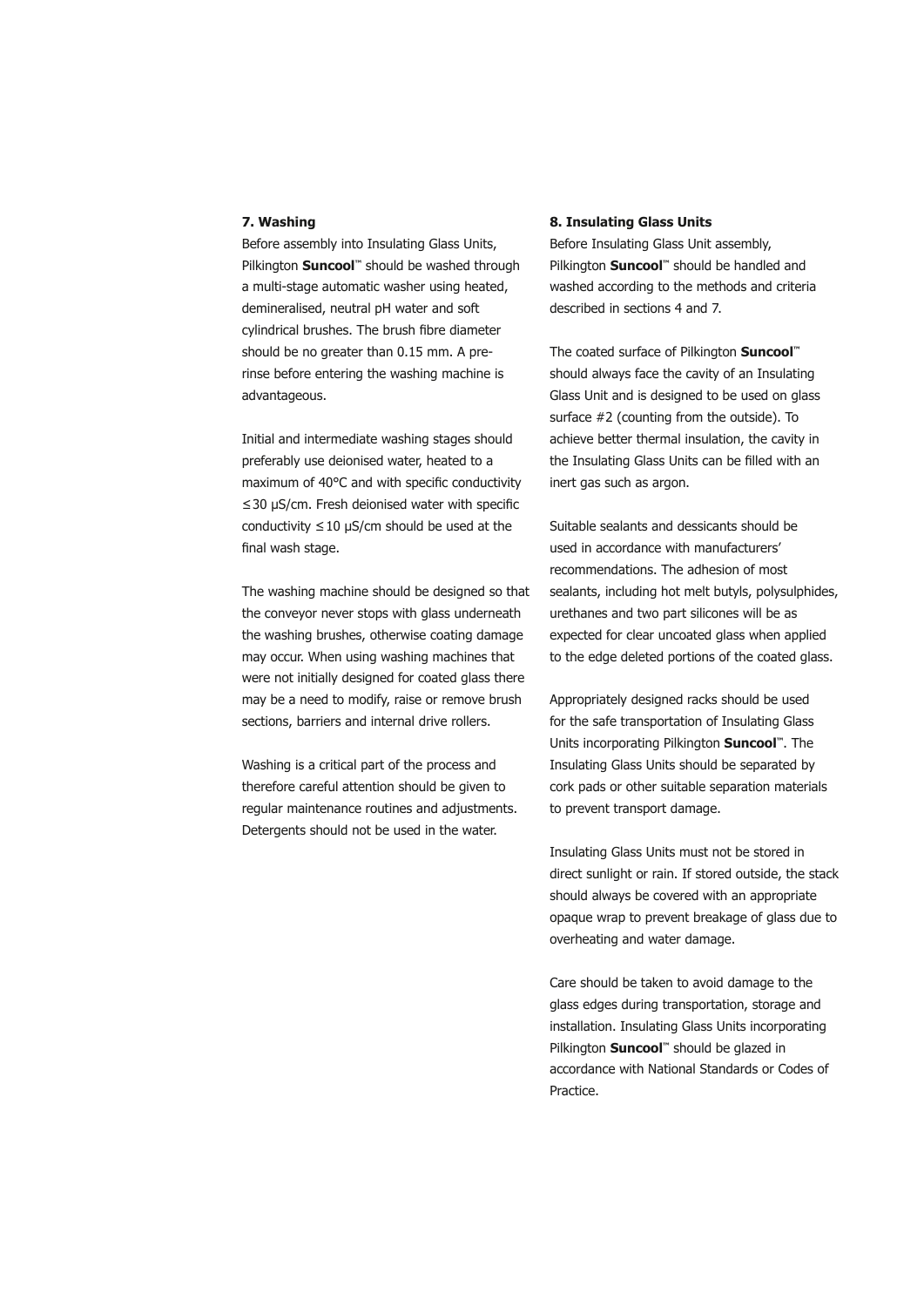#### **9. Overview of processing times 10. Appearance**



A customer inspection should be performed on receipt of a delivery and any defects must be reported immediately. Claims for defects identified after processing cannot be accepted since it is the responsibility of the customer to carefully inspect Pilkington **Suncool™** during each processing stage. In the case of any claims, both samples and the batch number of the affected glass will be required.

Production tolerances can cause slight colour deviations between different batches. These are minimal within a production run. For projects where the coated glass has to be supplied over a longer period and therefore several coating runs, this should be indicated to the manufacturer to ensure that colour deviation is minimised.

As for all solar control coated glass, for consistency of appearance we recommend using either all annealed or all toughened glass throughout the façade. Where possible we recommend that the same process route is used for any replacements.